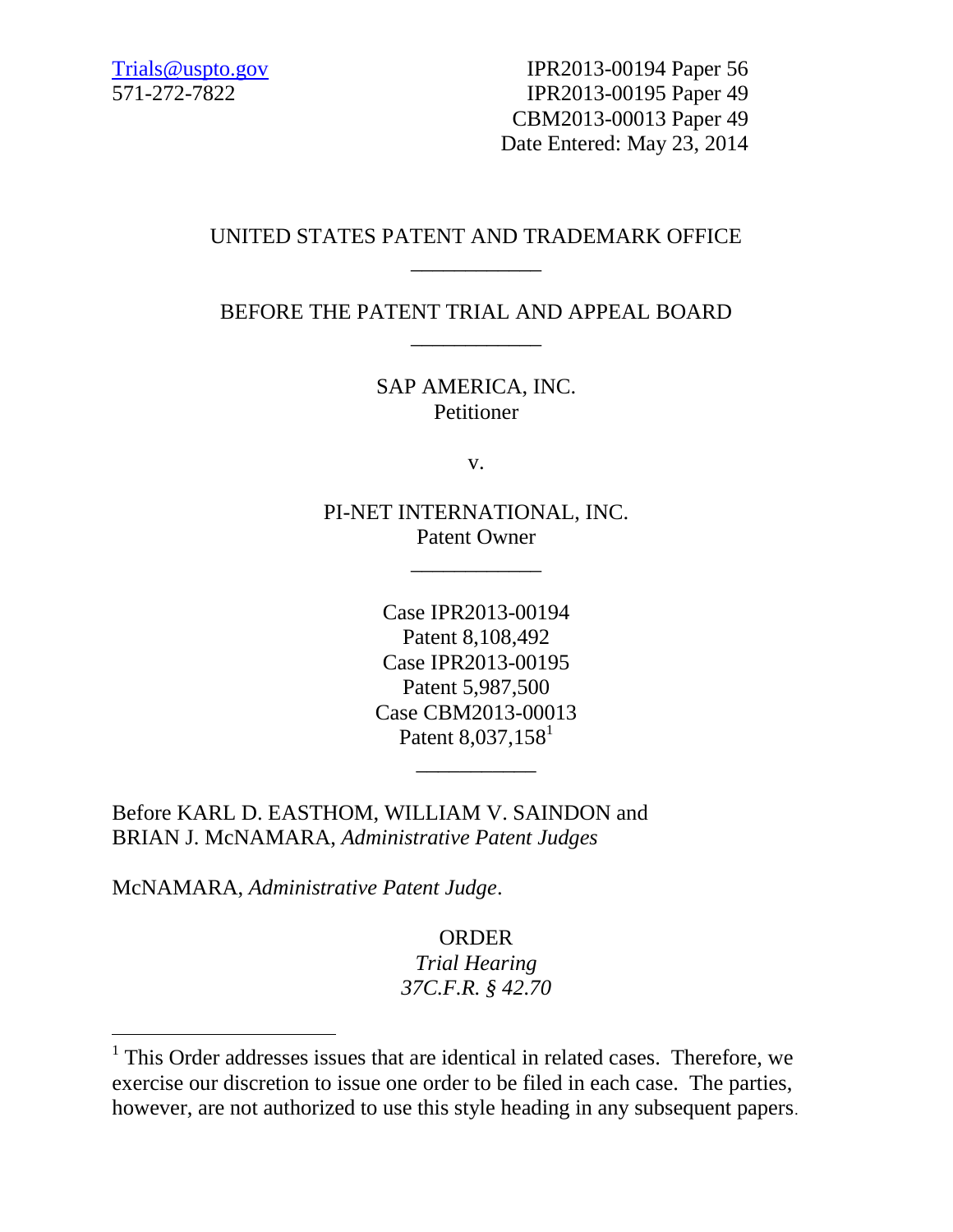A trial in each of IPR2013-00194, IPR2013-00195, and CBM2013-00013, ("the subject proceedings'), which are related, was instituted on September 19, 2013. In each proceeding, we issued a Scheduling Order setting the date for a consolidated oral hearing to occur on June 16, 2014, if hearing was requested by the parties and granted by the Board. Both parties requested oral hearing pursuant to 37 C.F.R. § 42.70. For the reasons discussed below, we grant the requests for oral hearing.

On May 14, 2014, in *Pi-Net International, Inc. v. JPMorgan Chase & Co.,*  Case No. 1:12-cv-00282 (D. Del.), the district court issued a claim construction order and opinion concluding that certain claim terms are indefinite and an order and opinion granting defendant's motion for summary judgment on the basis that all of the patents involved in this proceeding, i.e., U.S. Patent No. 8,108,492, U.S. Patent No. 5,987,500 and U.S. Patent No. 8,037,185 ("the subject patents"), are invalid. On May 19, 2014, the court entered judgment for defendant, JPMorgan Chase, who is not a party in the subject proceedings. On May 21, 2014, Patent Owner filed a Notice of Appeal, appealing the district court's claim construction and summary judgment.

In view of the actions in the district court, the parties requested a conference with the Board. The conference was held on May 22, 2014 during which SAP America, Inc. ("Petitioner") was represented by Lori Gordon and Michael Lee and Pi-Net International, Inc. ("Patent Owner") was represented by Tam Pham and Colby Springer. Judges McNamara, Easthom and Saindon participated in the conference

Patent Owner suggests that, as a matter of judicial efficiency, the subject proceedings before the Board be stayed pending a decision on its appeal to the Federal Circuit Court of Appeals. Petitioner opposes a stay, arguing that it was not

2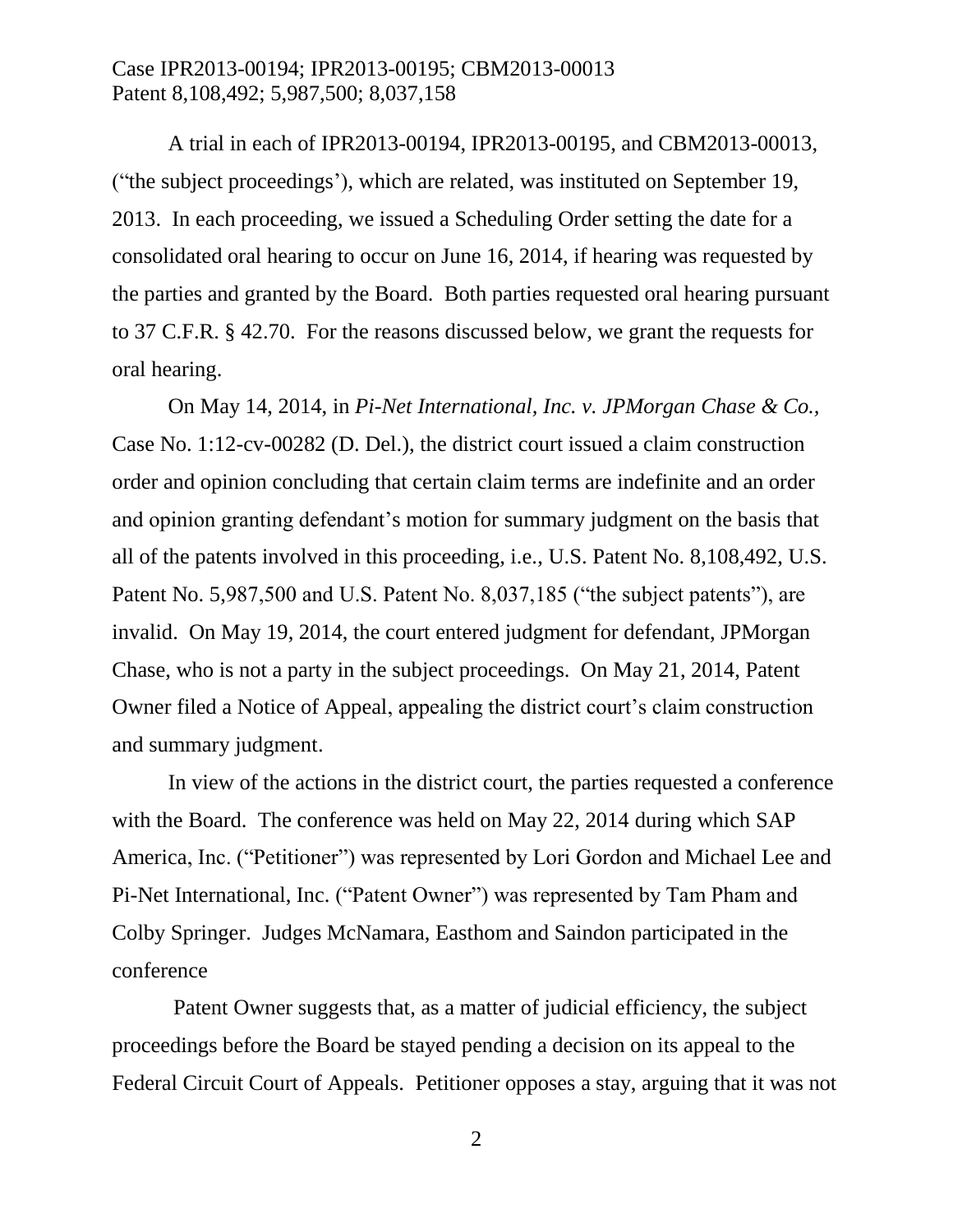a party to the district court case, that the district court decision was not pursuant to another proceeding before the Office under 35 U.S.C. § 315(d), and that an extension for the maximum six months under 35 U.S.C. 316(a)(11) would not provide sufficient time for a determination of Patent Owner's appeal of the district court's decision.

We recognize both the importance of the district court's decision and the circumstances concerning Patent Owner's appeal, and we will give the district court's decision due consideration. However, except to the extent that they may implicate our ultimate claim construction, the issues addressed by the district court under 35 U.S.C. § 112 are not before us in *inter partes* review IPR2013-00194 and IPR2013-00195. The indefiniteness issues under 35 U.S.C. § 112 before us in CBM2013-00013 overlap with those addressed in the district court's decision to some extent. However, as with the *inter partes* reviews, we also instituted CBM2013-00013 on grounds other than those addressed by the district court's decision.

We also note that the subject proceedings apply different standards of claim construction and a different burden of proof than that applied by the district court. Thus, although an affirmance of the district court's decision that the subject patents are invalid could terminate the subject proceedings, or an appeal of the outcome of the subject proceedings, a reversal of the district court's invalidity determination might not affect our decisions. In view of these circumstances, we do not authorize a motion to stay the subject proceedings and we will conduct an oral hearing, as scheduled, on June 16, 2014.

Petitioner has indicated that it is considering withdrawing its request for oral hearing and proposes that such withdrawal would limit the subject matter of

3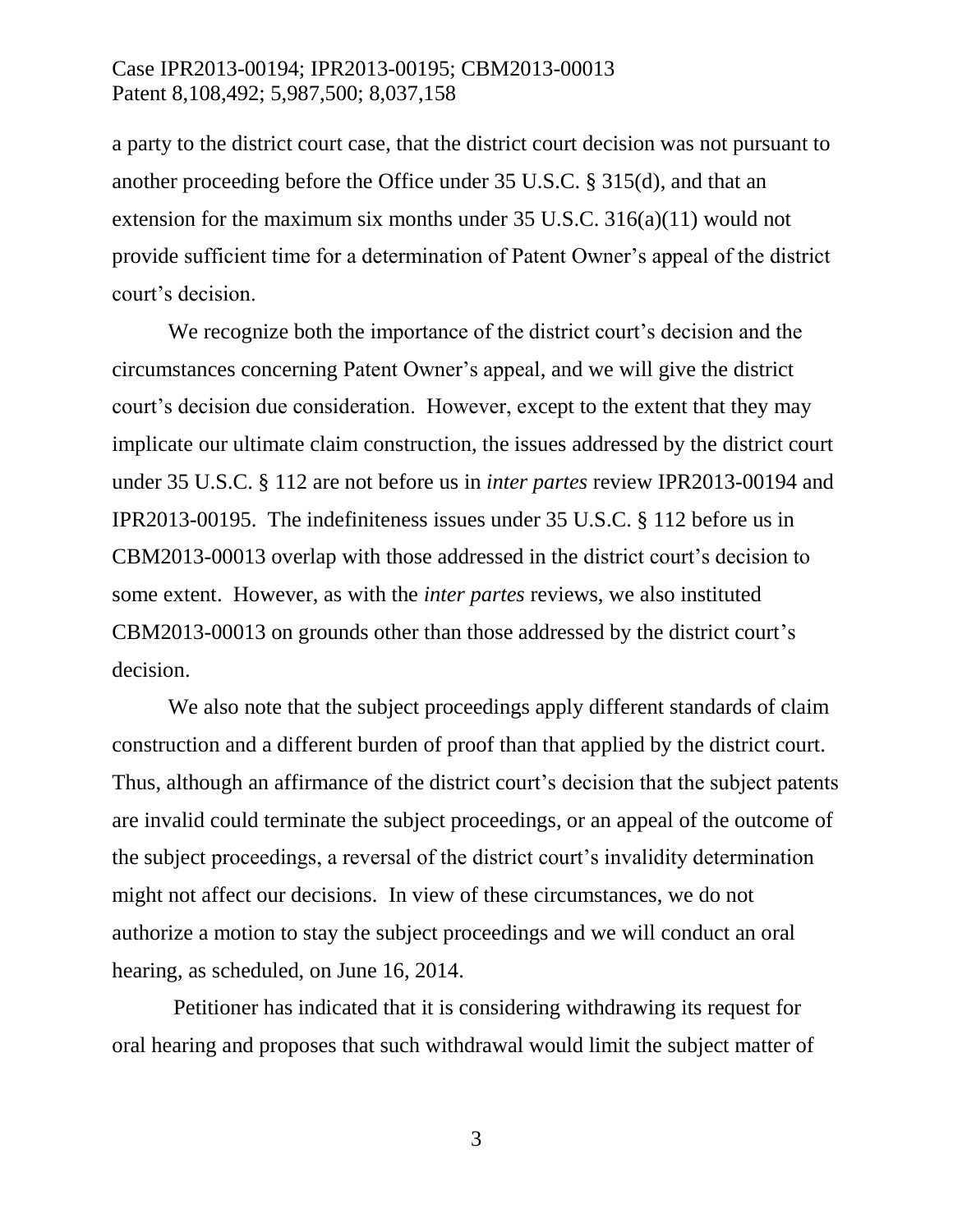the oral hearing to Patent Owner's motions to amend.<sup>2</sup> However, we need not reach Patent Owner's motions to amend, unless we determine that the challenged claims are unpatentable. In each of IPR2013-00194 and IPR2013-00195, we instituted a trial after having been persuaded that the information presented in the petition and the preliminary response shows that there is a reasonable likelihood that Petitioner would prevail with respect to at least one of the claims challenged in the petition. 35 U.S.C. § 314. In CBM2013-00013, we instituted a trial having been persuaded that, if the information in the petition was not rebutted, the information would more likely than not demonstrate that at least one of the challenged claims is unpatentable. 35 U.S.C. § 324(a). Briefing is complete on all issues for which the Board instituted the trial. In view of our initial determinations, the Board will hear argument on all issues, including Patent Owner's response to the bases on which we instituted trial, whether or not Petitioner withdraws its request for hearing or declines to appear at the hearing.

Each party will have 90 minutes of total argument time. Petitioner bears the ultimate burden of proof that the claims at issue in these proceedings are unpatentable and on its motions to exclude.<sup>3</sup> Therefore, at oral hearing Petitioner will proceed first to present its case with regard to the challenged claims on which basis we instituted trial and on its motion to exclude in each proceeding. Thereafter, Patent Owner will respond to Petitioner's case. Patent Owner will also present its own case with regard to any motion to amend claims, as Patent Owner bears the burden of proof on its motion to amend claims. After that Petitioner will make use of the rest of its time responding to Patent Owner on all issues. Finally,

 $\overline{a}$ 

 $2$  Patent Owner filed motions to amend in IPR 2013-00194 and IPR2013-00195.

 $3$  Petitioner filed a motion to exclude in each of the subject proceedings.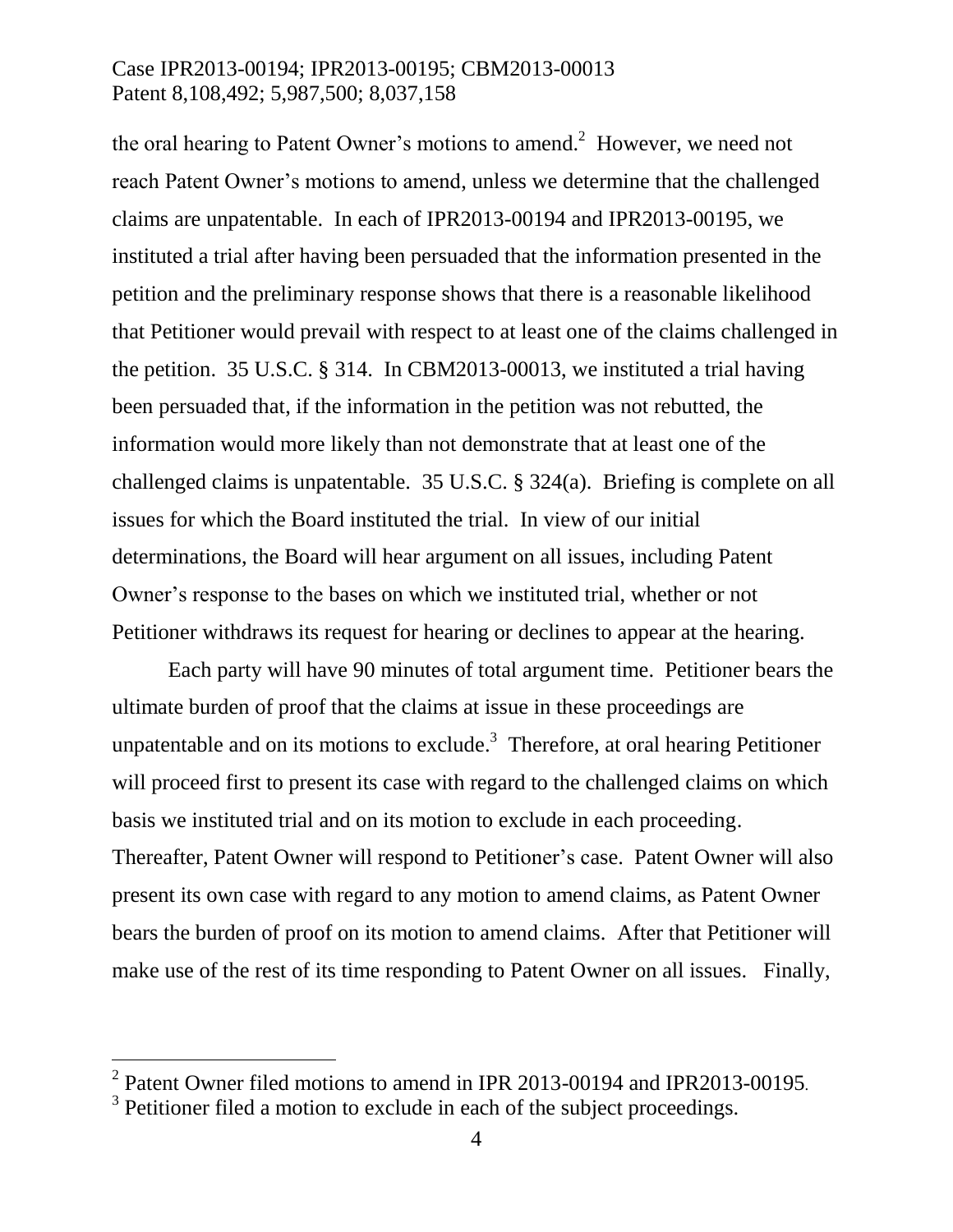Patent Owner will take its turn, but only addressing issues concerning its motion to amend claims.

There is a strong public policy interest in making all information presented in these proceedings public, as the review determines the patentability of claims in an issued patent and thus affects the rights of the public. This policy is reflected in part, for example, in 35 U.S.C. § 316(a)(1) and 35 U.S. C. § 326(a)(1), which provide that the file of any inter partes review or post grant review be made available to the public, except that any petition or document filed with the intent that it be sealed shall, if accompanied by a motion to seal, be treated as sealed pending the outcome of the ruling on the motion.

There are no motions to seal in the present proceeding. Accordingly, the Board exercises its discretion to make the oral hearing publically available via inperson attendance.

Specifically, the hearing will commence at 1:00 PM, on June 16, 2014, and it will be open to the public for in-person attendance, on the ninth floor of Madison Building East, 600 Dulany Street, Alexandria, Virginia. In-person attendance will be accommodated on a first come first serve basis. The Board will provide a court reporter for the hearing and the reporter's transcript will constitute the official record of the hearing

Under 37 C.F.R. § 42.70(b), demonstrative exhibits must be served five business days before the hearing and filed at the Board no later than at the time of the hearing. The parties are directed to *CBS Interactive Inc. v. Helferich Patent Licensing, LLC*, IPR2013-00033, Paper 118 (Oct. 23, 2013), regarding the appropriate content of demonstrative exhibits. The parties are reminded that the presenter must identify clearly and specifically each demonstrative exhibit (e.g., by slide or screen number) referenced during the hearing to ensure the clarity and

5